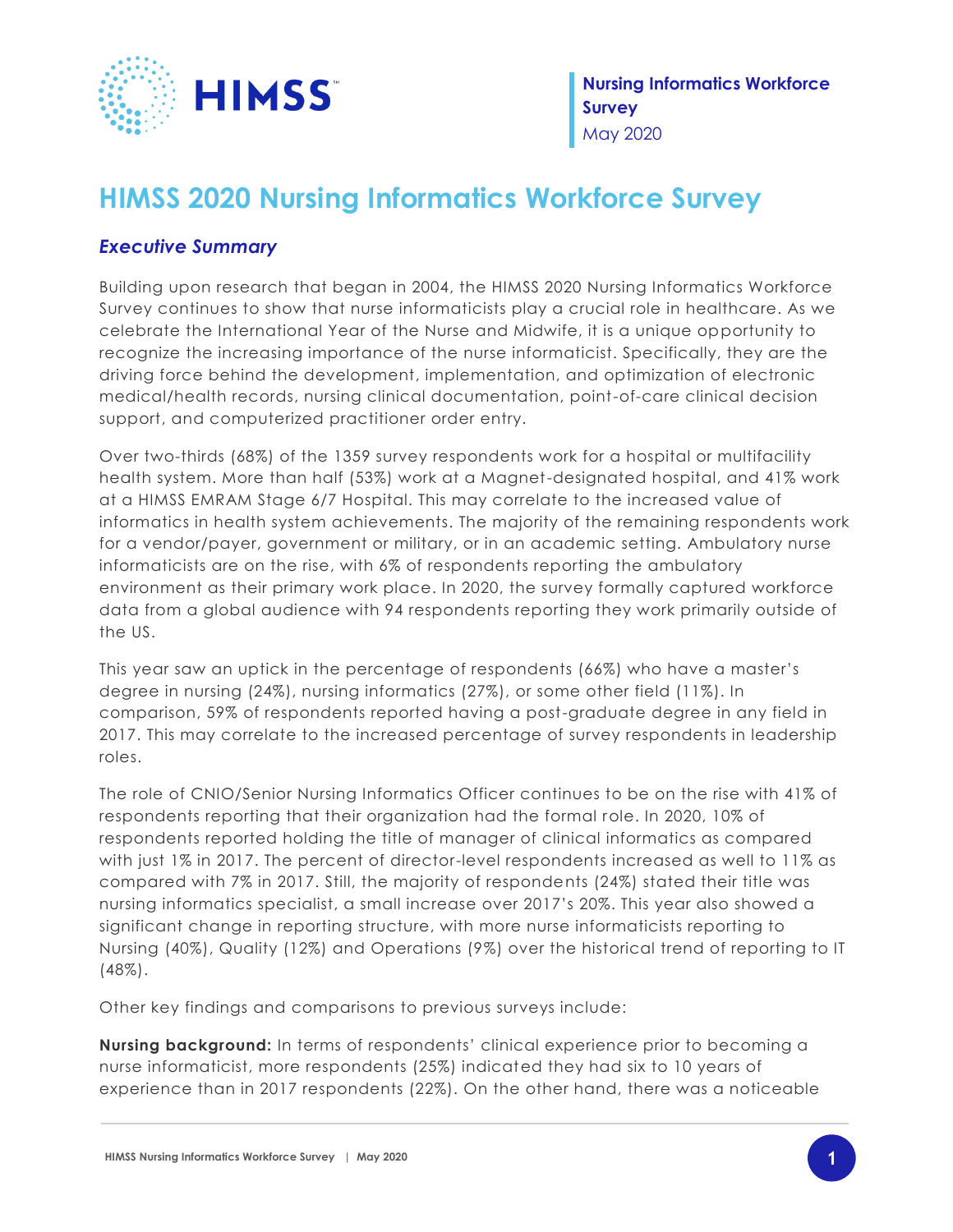decline in the number of respondents reporting having more than 20 years of experience at the bedside from 26% in 2011 to 19% in 2020.

**Training & Education:** Training and education continues to be a priority for nurse informaticists, and 2020 saw a significant rise in formal education. The percentage of respondents who have a master's degree or Ph.D. in nursing informatics is 37% as compared with 31% in 2017. Those who have received a certificate in nursing informatics rose from 20% in 2017 to 25% in 2020. And 15% of respondents reported having completed a vendor/supplier certification, a new category in the 2020 survey. On-the-job training continued its downward trend with 54% of respondents reporting they engaged in it as compared with 56% in 2017 and 58% in 2014.

**Certification:** The number of respondents with any certification took a significant jump from 49% in 2017 to 58% in 2020. In a new question for 2020, survey respondents selected enhanced credibility and marketability (49%) and personal satisfaction (45%) as top reasons to pursue certification. These answers also topped the list when asked about perceived value of certification, although personal satisfaction (81%) edged out over enhanced credibility and marketability (78%). Certification was again found to have a fairly high impact on respondents' career paths. The average rating for the impact certification has on career was 5.14 out of seven as compared with 4.96 in 2017.

**Informatics Career:** Nearly a third (31%) of respondents reported having more than 10 years of experience in nursing informatics, the same as in 2017. However, the percent with less than a year of experience increased from 8% in 2017 to 14% in 2020. The number of respondents who have been in their current role for more than five years also increased a substantial amount from 31% in 2017 to 38%.

**Career Satisfaction:** Satisfaction of respondents' current position and their career choice in informatics was rated using a one to seven scale where one was not at all satisfied and seven was highly satisfied. Just over half (51%) of respondents indicated that they were highly satisfied with their current position (score of six or above), which is down seven percentage points from 2017 (58%). The majority of respondents (77%) reported being highly satisfied with their informatics career choice, which is down a more modest three percentage points from 2017 (80%). Overall, respondents seem to have remained quite satisfied with their choice of career in informatics but not as satisfied with the current position they hold.

**Job Responsibilities:** About a third (36%) of respondents manage at least one direct report with 19% managing between one and five employees. Another 8% manage six to 10 employees. This year's question about job responsibilities also included two new categories: project management (30% of respondents) and change/control management (26% of respondents). The top job responsibilities of nurse informaticists continue to be systems implementation (44%) and utilization/optimization (41%). While systems development is still in the top three job responsibilities, only 34% of respondents report currently working in this area.

**Salary**: The number of respondents earning more than \$150,000 a year stayed the same (11%) since 2017. The number of respondents making \$131,000 to \$150,000 rose by four